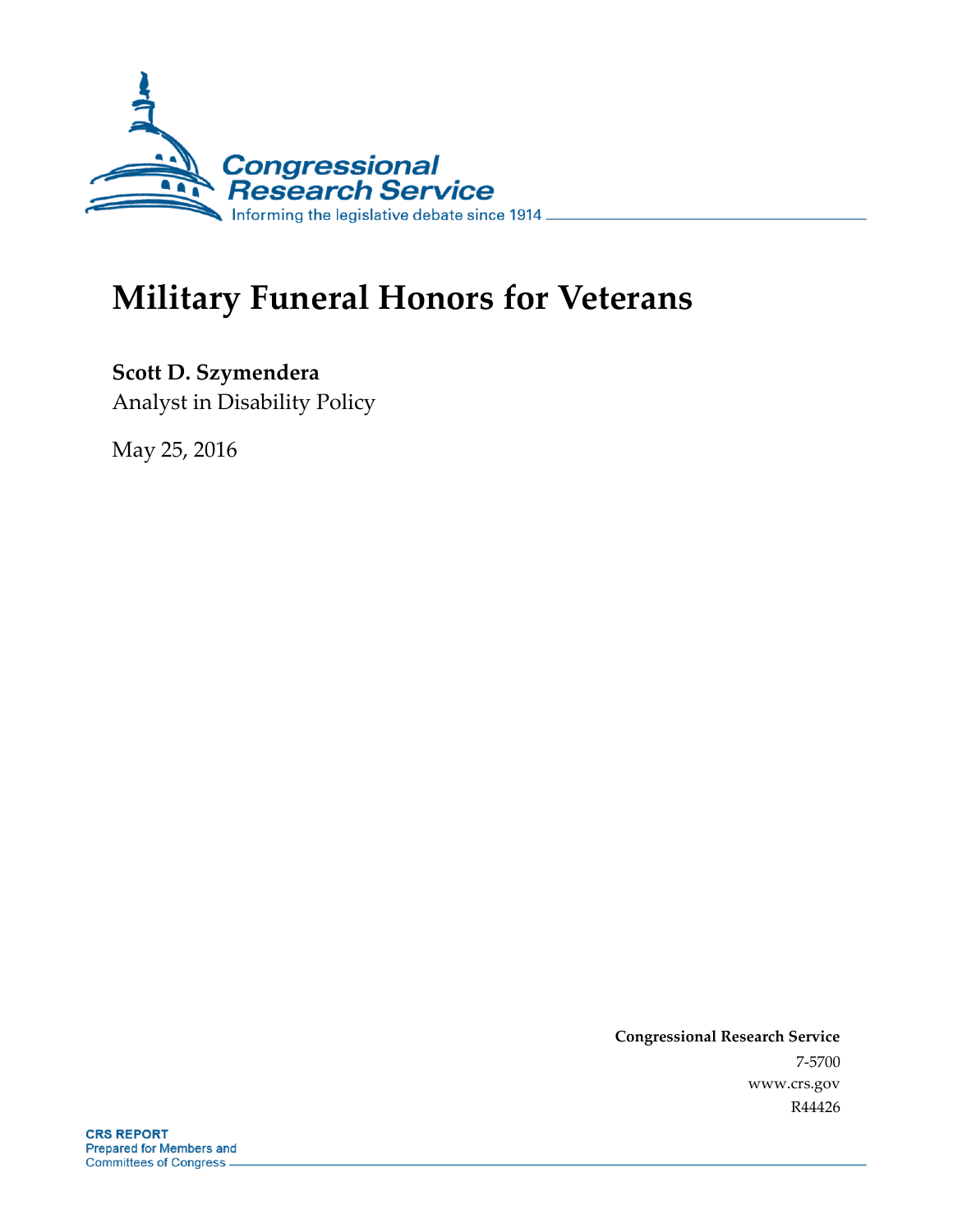### **Summary**

Eligible veterans are entitled to receive military honors at their funerals. Federal law, enacted in 1999 (P.L. 105-261) and amended in 2000 (P.L. 106-65) provides that each eligible veteran shall be provided, at minimum,

- a two-person funeral honors detail,
- the playing of taps, and
- the folding and presentation of a U.S. flag to the family.

The Department of Veterans Affairs (VA) issues these honors at no cost to the veteran's family. These honors can be augmented to include color guards, pallbearers, and firing parties provided either by the military or civilians in approved veterans or other organizations. Funeral honors at Arlington National Cemetery include additional elements according to the rank of the deceased.

Persons involved in capital crimes are ineligible for military funeral honors. In 1997, Congress began prohibiting interment and inurnment in national cemeteries and military funeral honors for persons involved in federal or state capital crimes. In 2006, Congress passed a law (P.L. 109-461) ordering the cremated remains of a veteran who had been convicted of two counts of murder be removed from Arlington National Cemetery.

In 2013, pursuant to the Supreme Court's decision in *United States v. Windsor*, same-sex spouses of eligible veterans became eligible for interment and inurnment in national cemeteries.

Legislation enacted in 2016 (P.L. 114-158) permits civilians granted veterans status under federal law, such as Women's Air Force Service Pilots (WASPs), to be inurned in the Columbarium or Niche Wall at Arlington National Cemetery.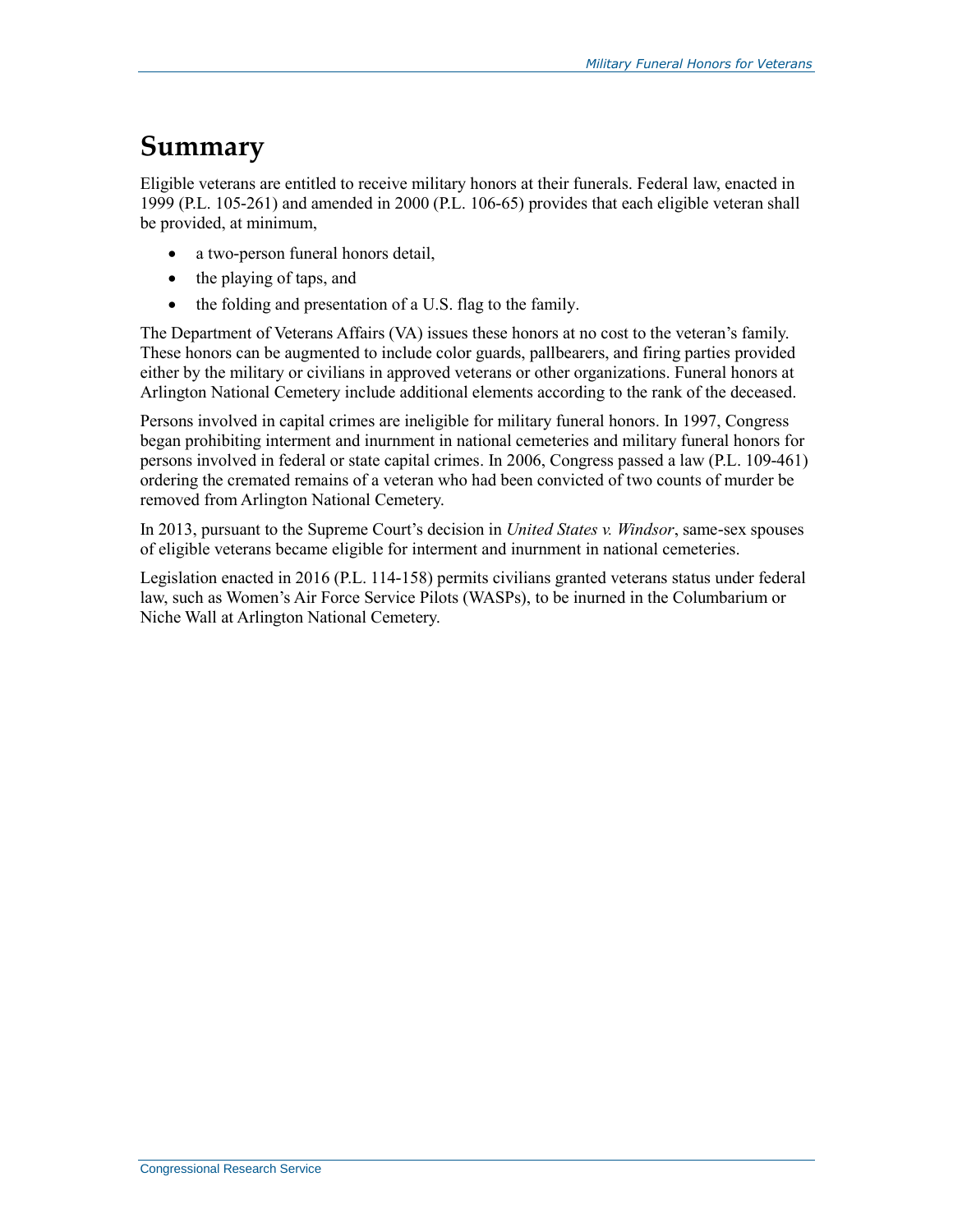## **Contents**

#### Contacts

|--|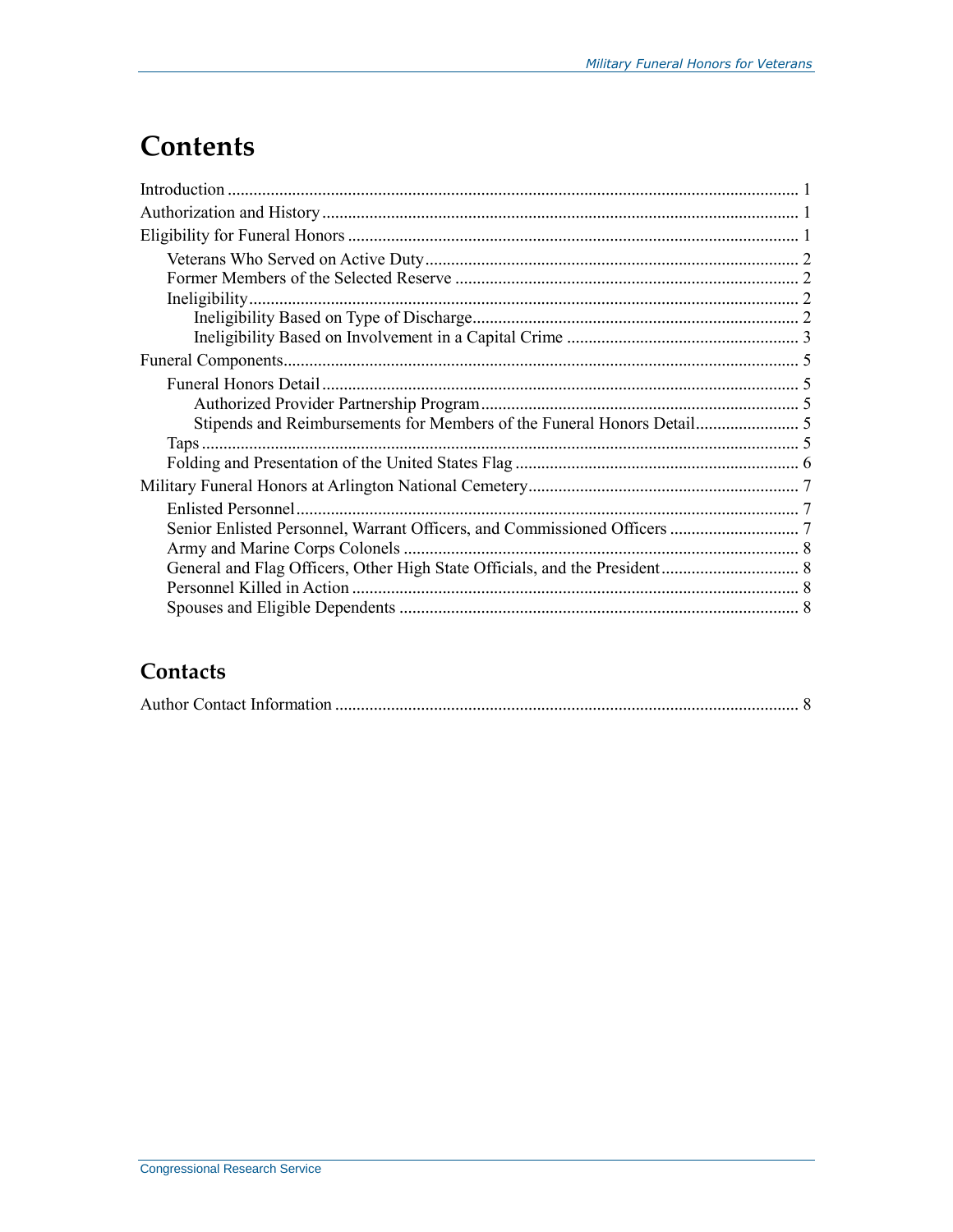## **Introduction**

Eligible veterans are entitled to receive certain military honors at their funerals. In general, these honors are provided by the Department of Defense (DOD) to eligible veterans who are interred or inurned at Department of Veterans Affairs (VA) national cemeteries, state veterans cemeteries, and private cemeteries.<sup>1</sup> There is no cost to the family of a veteran for military honors.

## **Authorization and History**

The current authorization and requirements for the provision of military honors at veterans' funerals are provided in statute at 10 U.S.C. Section 1491, and were established by Section 567 of Division A of the Strom Thurmond National Defense Authorization Act for Fiscal Year 1999, P.L. 105-261; and amended by the National Defense Authorization Act for Fiscal Year 2000, P.L. 106- 65. In the conference report accompanying P.L. 105-261, the conferees provided the following justification for the authorization of military honors for veterans' funerals:

The conferees agree that men and women have unselfishly answered the call to arms at tremendous personal sacrifice. The conferees agree that men and women, who have served honorably, whether in war or peace, deserve commemoration for their military service at the time of their death by an appropriate tribute. Burial honors are an important means of reminding Americans of the sacrifices endured to keep the Nation free.<sup>2</sup>

Prior to the enactment of P.L. 105-261, there was no formal statutory requirement that the DOD provide military honors at veterans' funerals. However, such honors were customarily provided in accordance with the statutory requirement that a U.S. flag be presented to the next of kin of eligible veterans; <sup>3</sup> military custom; and DOD Directive 1300.15, issued in 1985, which directed the military branches to provide to deceased veterans "appropriate tribute within the constraints of available resources."<sup>4</sup>

## **Eligibility for Funeral Honors**

Active duty servicemembers and members of the Selected Reserve (which generally includes members of the National Guard) who die while in service are eligible for military funeral honors.<sup>5</sup> In addition, federal law provides that veterans who served on active duty and former members of the Selected Reserve may be eligible for military funeral honors.

 $\overline{a}$ <sup>1</sup> For information on eligibility for interment or inurnment in the Department of Veterans Affairs (VA) national cemeteries, see CRS Report R41386, *Veterans' Benefits: Burial Benefits and National Cemeteries*.

<sup>2</sup> U.S. Congress, *Strom Thurmond National Defense Authorization Act for Fiscal Year 1999*, conference report to accompany H.R. 3616,  $105<sup>th</sup>$  Cong.,  $2<sup>nd</sup>$  sess., September 22, 1998, H.Rept. 105-736 (Washington: GPO, 1998), p. 667.

<sup>3</sup> 10 U.S.C. §1482 and 38 U.S.C. §2301.

<sup>4</sup> Department of Defense (DOD), *Military Funeral Support*, Directive 1300.15, September 30, 1985; this directive replaced a DOD directive issued in 1979. For additional information on the history of military honor at veterans' funerals, see DOD, *Report to Congress on Military Funeral Honors for Veterans: As Required by Section 567 of the Strom Thurmond National Defense Authorization Act for Fiscal Year 1999*, April 1999, http://www.dod.gov/pubs/ funeralhonors041999.pdf.

<sup>5</sup> For additional information on the reserve components of the Armed Forces, see CRS Report RL30802, *Reserve Component Personnel Issues: Questions and Answers*.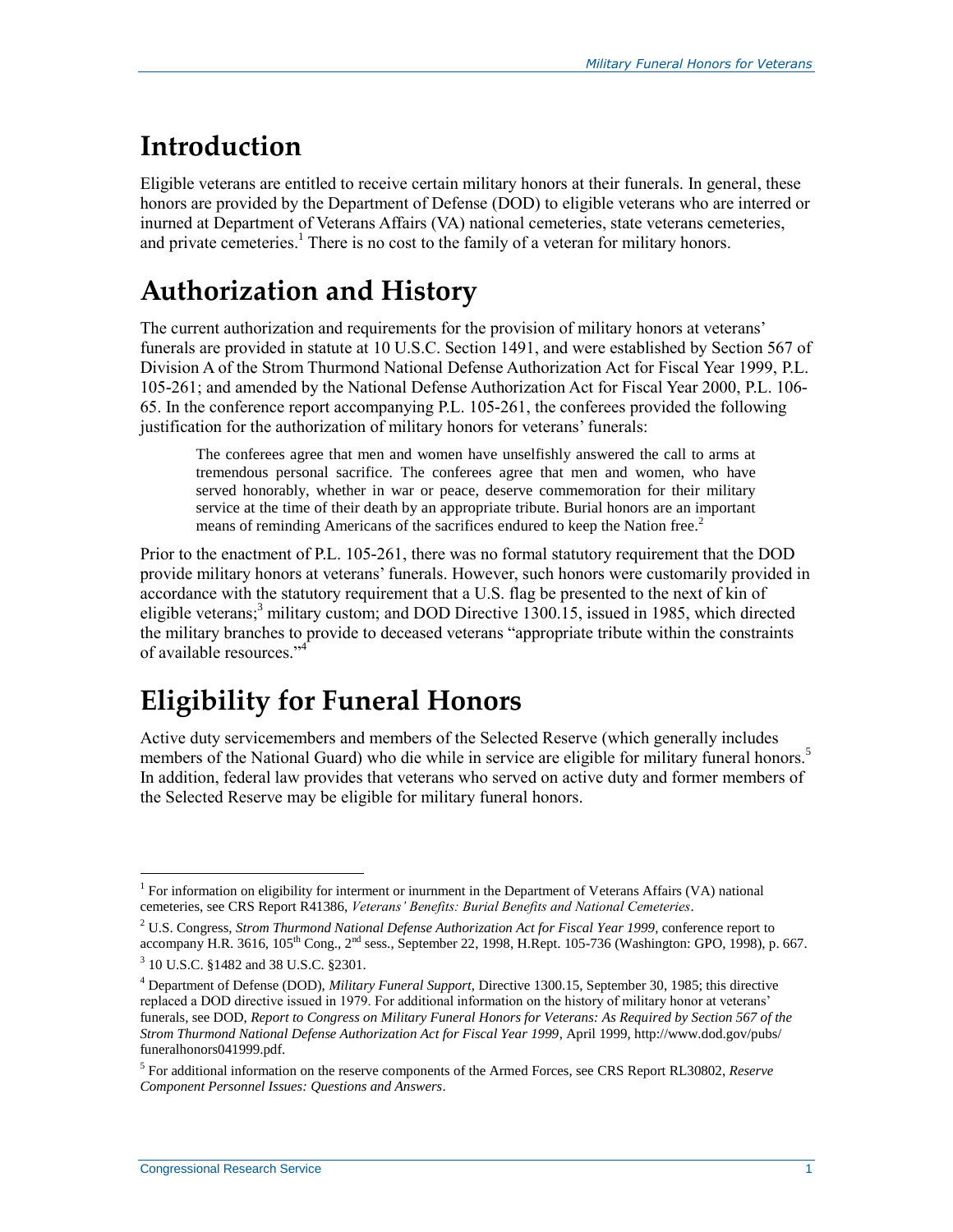#### **Veterans Who Served on Active Duty**

A veteran who served on active duty is eligible if he or she meets one of the following requirements:

- served on active duty in the Army, Navy, Marine Corps, Air Force, Coast Guard, National Oceanic and Atmospheric Administration (NOAA) Commissioned Corps, or Public Health Service, or a civilian group granted veterans status pursuant to the GI Bill Improvement Act of 1977, P.L. 95-202,<sup>6</sup> and was discharged or released for reasons other than dishonorable; or
- served on active duty in the Army, Navy, Marine Corps, Air Force, Coast Guard, NOAA Commissioned Corps, or Public Health Service, or a civilian group granted veterans status pursuant to the GI Bill Improvement Act of 1977, P.L. 95- 202, and was disabled or died from a disease or injury incurred or aggravated in the line of duty (either active duty or inactive duty for training).<sup>7</sup>

#### **Former Members of the Selected Reserve**

A former member of the Selected Reserve is eligible if he or she meets one of the following requirements:

- completed at least one enlistment or, if an officer, the period of initial obligated service, in the Selected Reserve; or
- was discharged before completing an initial enlistment or, if an officer, the period of initial obligated service, in the Selected Reserve for a disability incurred or aggravated in the line of duty.<sup>8</sup>

#### **Ineligibility**

A person may be ineligible for military funeral honors based on his or her type of discharge from the Armed Forces or involvement in a capital crime. In addition, a person may be ineligible for military funeral honors if the circumstances surrounding the person's death or other circumstances specified by the Secretary of Defense are such that military funeral honors would bring discredit upon the person's service or former service.

#### **Ineligibility Based on Type of Discharge**

A person who was discharged from active duty or the Selected Reserve under dishonorable conditions is ineligible for military funeral honors. Current DOD instruction provides that the following specific types of discharges make a person ineligible for military funeral honors:

- dishonorable discharge;
- bad conduct discharge;
- dismissal from service awarded by courts-martial;

 $\overline{a}$ 

 $<sup>6</sup>$  An example of a civilian group granted veterans status is World War II-era merchant mariners. For additional</sup> information, see CRS Report R44162, *Veterans' Benefits: Eligibility of Merchant Mariners*, by Scott D. Szymendera. A complete list of civilian groups granted veterans status is provided at 38 C.F.R. §3.7.

 $7$  10 U.S.C. §1491(h)(1) and 38 U.S.C. §101(24).

 $8\,$  10 U.S.C.  $\S$ 1491(h)(2) and 38 U.S.C.  $\S$ 2301(f).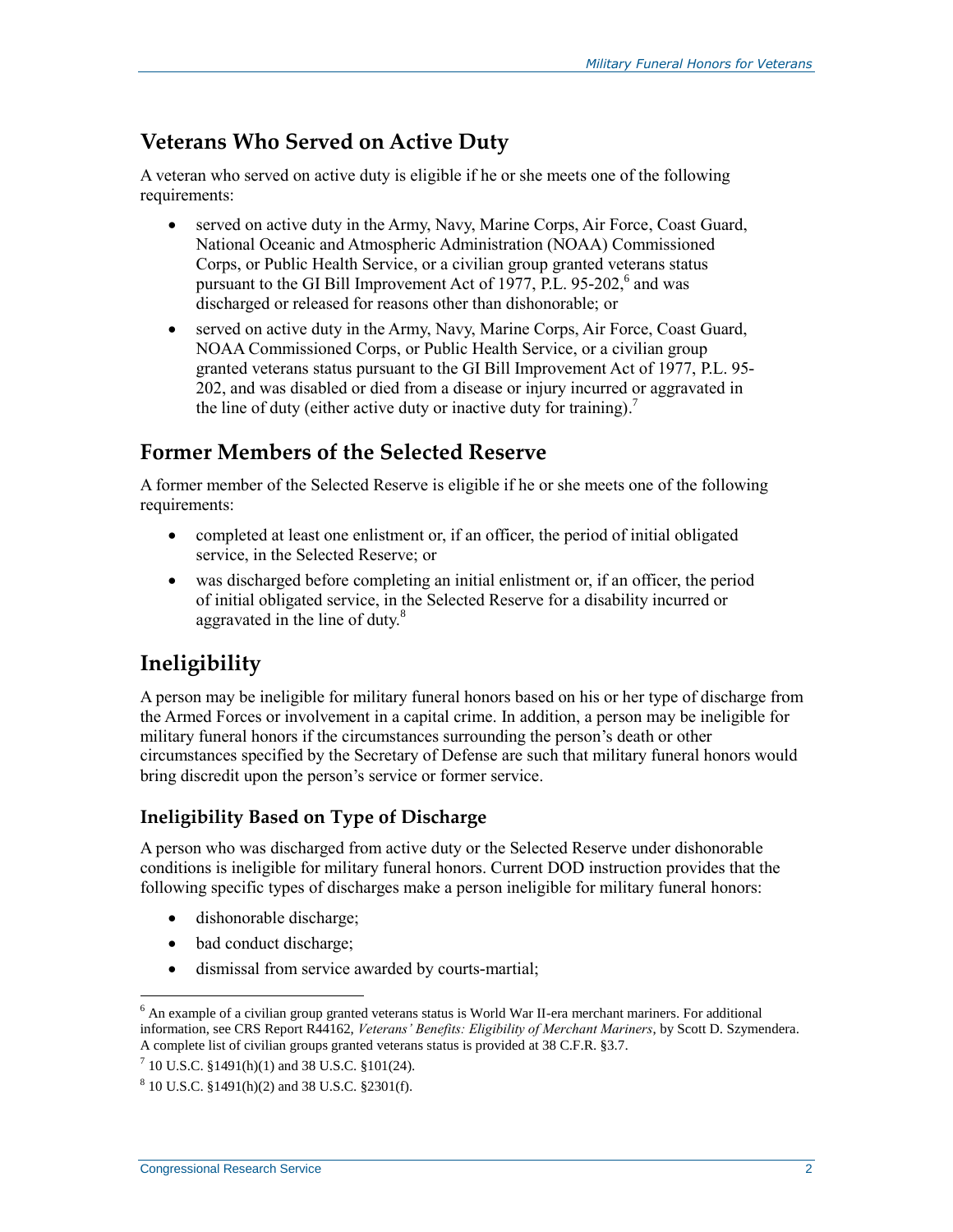- an under other than honorable conditions discharge; and
- an officer resignation for the good of the service in lieu of courts-martial, which results in a discharge characterization of under other than honorable conditions.<sup>9</sup>

#### **Ineligibility Based on Involvement in a Capital Crime**

A person is ineligible for military funeral honors if he or she is

- convicted of a federal capital crime, the conviction is final, and the sentence has not been commuted by the President;
- convicted of a state capital crime, the conviction is final, and the sentence has not been commuted by a governor of a state;
- found by the Secretary of Veterans Affairs or, in the case of a burial or inurnment at Arlington National Cemetery, the Secretary of the Army by clear and convincing evidence and after the opportunity for a hearing, to have committed a federal or state capital crime but has not been convicted of this crime due to death or flight to avoid prosecution.<sup>10</sup>

For the purposes of determining eligibility for military funeral honors, a federal capital crime is any crime under federal law for which a sentence of life imprisonment or death may be imposed. A state capital crime is the willful, deliberate, or premeditated unlawful killing of another human being for which a sentence of life imprisonment or death may be imposed under state law.<sup>11</sup>

A person ineligible for military funeral honors based on involvement in a capital crime is also ineligible for interment or inurnment in a VA national cemetery, Arlington National Cemetery, or any military cemetery.<sup>12</sup>

#### *History of the Capital Crime Provisions*

The denial of eligibility for military funeral honors for persons involved in capital crimes began in 1997 with the enactment of P.L. 105-116, which denied eligibility for interment or inurnment in a VA national cemetery or Arlington National Cemetery to those involved in such offenses. In addition, this legislation made the prohibition of such interments in state veterans' cemeteries a condition of receiving grants from the VA to establish, expand, or approve such cemeteries.

Under the provisions of P.L. 105-116, a person convicted of a federal capital crime was denied eligibility for interment or inurnment in VA national cemetery or Arlington National Cemetery only if he or she was sentenced to death or life imprisonment and for a state capital crime only if sentenced to death or life imprisonment without the possibility of parole. This permitted persons convicted of state capital crimes but given the opportunity for parole to be interred or inurned in national cemeteries.

Among the reasons cited for the passage of P.L. 105-116 was to prevent Timothy McVeigh, an Army veteran convicted of federal offenses in the 1995 bombing of the Alfred P. Murrah Federal Building in Oklahoma City, OK, from being buried in a national cemetery. Speaking in support of

 $\overline{a}$ 

<sup>9</sup> DOD, *Military Funeral Support*, Instruction 1300.15, October 22, 2007, p. 10, http://www.dtic.mil/whs/directives/ corres/pdf/130015p.pdf.

<sup>10</sup> 10 U.S.C. §985(a)(1) and 38 U.S.C. §2411.

 $11$  38 U.S.C. §2411(f).

<sup>12</sup> 10 U.S.C. §985(b) and 38 U.S.C. §2411.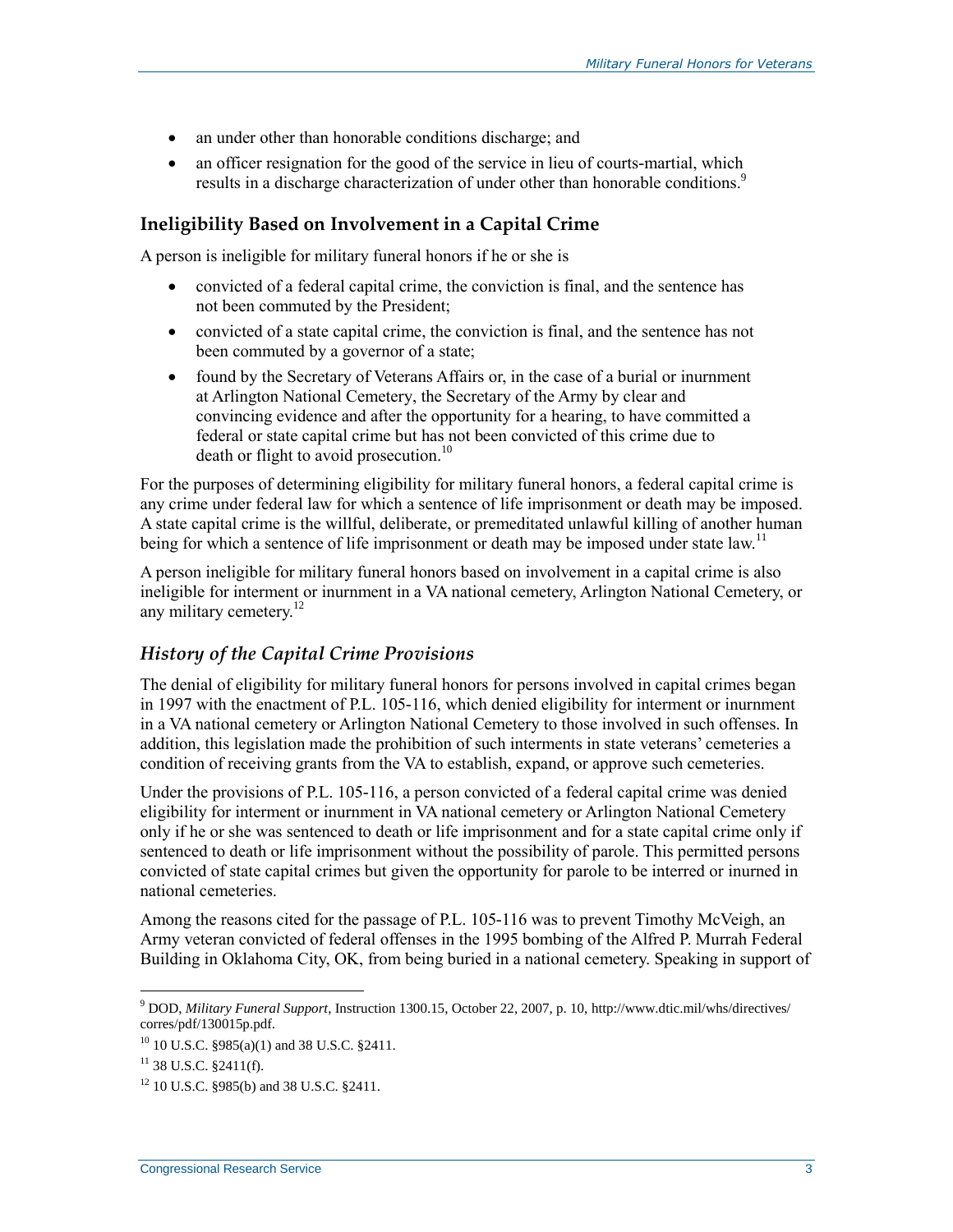the legislation, which unanimously passed the Senate and passed the House of Representatives by unanimous consent, Representative Joe Knollenberg stated,

As pictures of the Oklahoma City bombing were brought into the lives of everyone across this great country, no one watched with more horror than I did. It will always remain ingrained in our hearts, our minds, and our souls.

Like the rest of the Nation, I was saddened more by the fact the person responsible for killing 168 people in the most heinous domestic terrorist act ever committed could receive a hero's burial with taps, a  $21$ -gun salute, and a flag-draped coffin.<sup>13</sup>

The denial of eligibility based on involvement in a capital crime was extended to military funeral honors in 2006 with the enactment of Section 662 of the National Defense Authorization Act for 2006, P.L. 109-163. This legislation also replaced the requirement that a person be sentenced to death or life imprisonment for a federal capital crime or death or life imprisonment without parole for a state capital crime with the requirement that a federal or state capital crime conviction be final, thus eliminating the possibility of a person sentenced to life imprisonment with parole from being interred or inurned in a national cemetery or given military funeral honors.

#### *The Case of Russell Wayne Wagner*

Russell Wayne Wagner was an honorably discharged Army veteran of the Vietnam War who in 1994 was convicted of killing a married couple in Maryland and sentenced to two life sentences with the possibility of parole. Wagner died in prison in 2005, before enactment of P.L. 109-163, which would have affected his case in two ways.

First, because prior to the enactment of P.L. 109-163, a sentence of life imprisonment without parole was required to deny interment or inurnment at a national cemetery, Wagner, whose sentence included the possibility of parole, was inurned at Arlington National Cemetery.

Second, because the law prior to the enactment of P.L. 109-163 did not prohibit the provision of military honors to persons involved in capital crimes, Wagner's funeral at Arlington National Cemetery included such honors.

Concerns raised by the family of Wagner's victims were cited as a reason for enactment of P.L. 109-163. This law would have prevented Wagner from his inurnment with military funeral honors at Arlington National Cemetery. The victims'son testified at a Senate hearing in support of the legislation. $14$ 

Although P.L. 109-163 ensured that in the future a person involved in a capital crime, regardless of parole status, would be denied interment or inurnment in a national cemetery and military funeral honors, it did not affect the physical placement of the cremated remains of Wagner, which remained at Arlington National Cemetery. Section 404 of the Veterans Benefits, Health Care, and Information Technology Act of 2006, P.L. 109-461, enacted in 2006, ordered the Secretary of the Army to remove Wagner's cremated remains from Arlington National Cemetery and return them to his family.

 $\overline{a}$ <sup>13</sup> Rep. Joe Knollenberg, "Denying Veterans Benefits to Persons Convicted of Federal Capital Offenses," House debate, *Congressional Record*, vol. 143, part 150 (October 31, 1997), p. H9839.

<sup>14</sup> U.S. Congress, Senate Committee on Veterans' Affairs, *Preserving Sacred Ground: Should Capital Offenders be Buried in America's National Cemeteries*, 109<sup>th</sup> Cong., 1<sup>st</sup> sess., September 22, 2005, S.Hrg. 109-729 (Washington: GPO, 2007).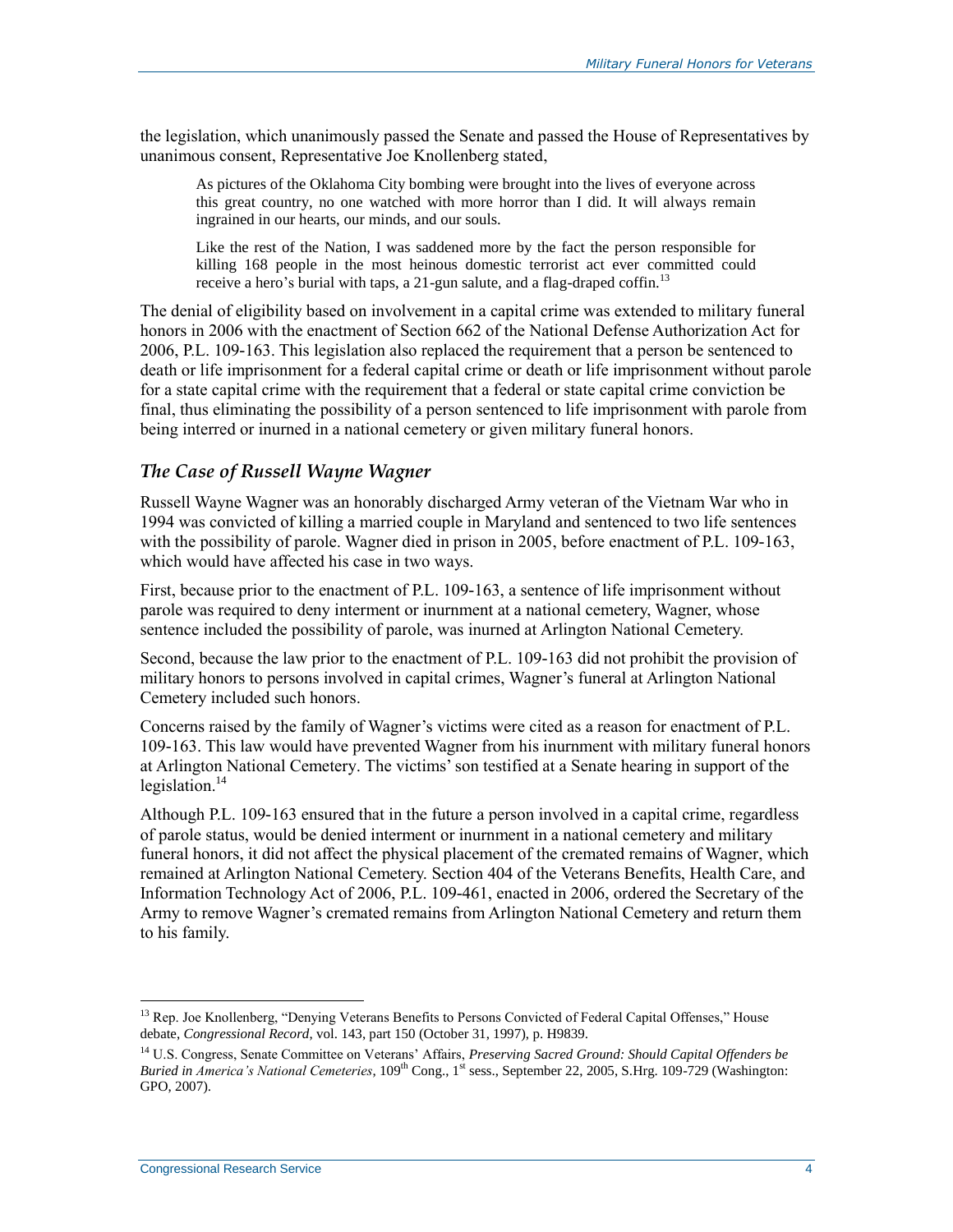## **Funeral Components**

Federal law prescribes the minimum elements required for military funeral honors.<sup>15</sup> These include a funeral honors detail of at least two non-retired uniformed members of the Armed Forces, the folding and presentation of a U.S. flag to the family of the deceased, and the playing of Taps. Each branch of the Armed Forces is free to augment these minimum components with additional elements such as firing parties, color guards, or additional participating military personnel.

### **Funeral Honors Detail**

The funeral honors detail must consist of at least two non-retired members of the Armed Forces in uniform, with at least one member being from the deceased's branch of service.<sup>16</sup> The funeral honors detail may consist of active duty members of the Armed Forces or members of the Ready Reserve, including the National Guard. Members of the funeral honors detail are generally drawn from local military units.

#### **Authorized Provider Partnership Program**

Federal law allows the funeral honors detail to be augmented by retired members of the Armed Forces and members of veterans and other organizations approved by the Secretary of Defense.<sup>17</sup> The DOD established the Authorized Provider Partnership Program (AP3) to authorize volunteers to augment funeral honors details. AP3 participants are commonly members of Veterans Service Organizations (VSOs) recognized by the VA pursuant to federal law or regulations,<sup>18</sup> other veterans groups, and Reserve Officer Training Corps (ROTC) detachments. AP3 participants may augment the funeral honors detail by serving as members of color guards, firing parties, pallbearers, or buglers. AP3 members are selected and trained by local military base commanders.

#### **Stipends and Reimbursements for Members of the Funeral Honors Detail**

Members of the Ready Reserve, including the National Guard, who serve on a funeral honors details are entitled to a daily stipend of \$50 as set in law.<sup>19</sup> AP3 members are entitled to either reimbursement for travel and other expenses related to their participation in funeral honors details or a \$50 daily stipend which is set by the DOD. AP3 members may also be provided with assistance in obtaining required equipment or uniforms, such as access to military uniform supply stores.

### **Taps**

 $\overline{a}$ 

Taps is a bugle call that has been used by the U.S. Armed Forces since the Civil War.<sup>20</sup> It has been used at military funeral ceremonies since at least 1891 and the playing of Taps is a required

<sup>&</sup>lt;sup>15</sup> 10 U.S.C. §1491.

<sup>&</sup>lt;sup>16</sup> Funeral details for members of the National Oceanic and Atmospheric Administration (NOAA) Commissioned Corps and Public Health Service are made up of members of the Coast Guard.

 $17$  10 U.S.C. §1491(b)(2).

<sup>18</sup> 38 U.S.C. §5902 and 38 C.F.R. §14.628.

<sup>19</sup> 37 U.S.C. §495.

<sup>20</sup> For a history of Taps, see Jari Villanueva, *Twenty-Four Notes That Tap Deep Emotions: The Story of America's*  (continued...)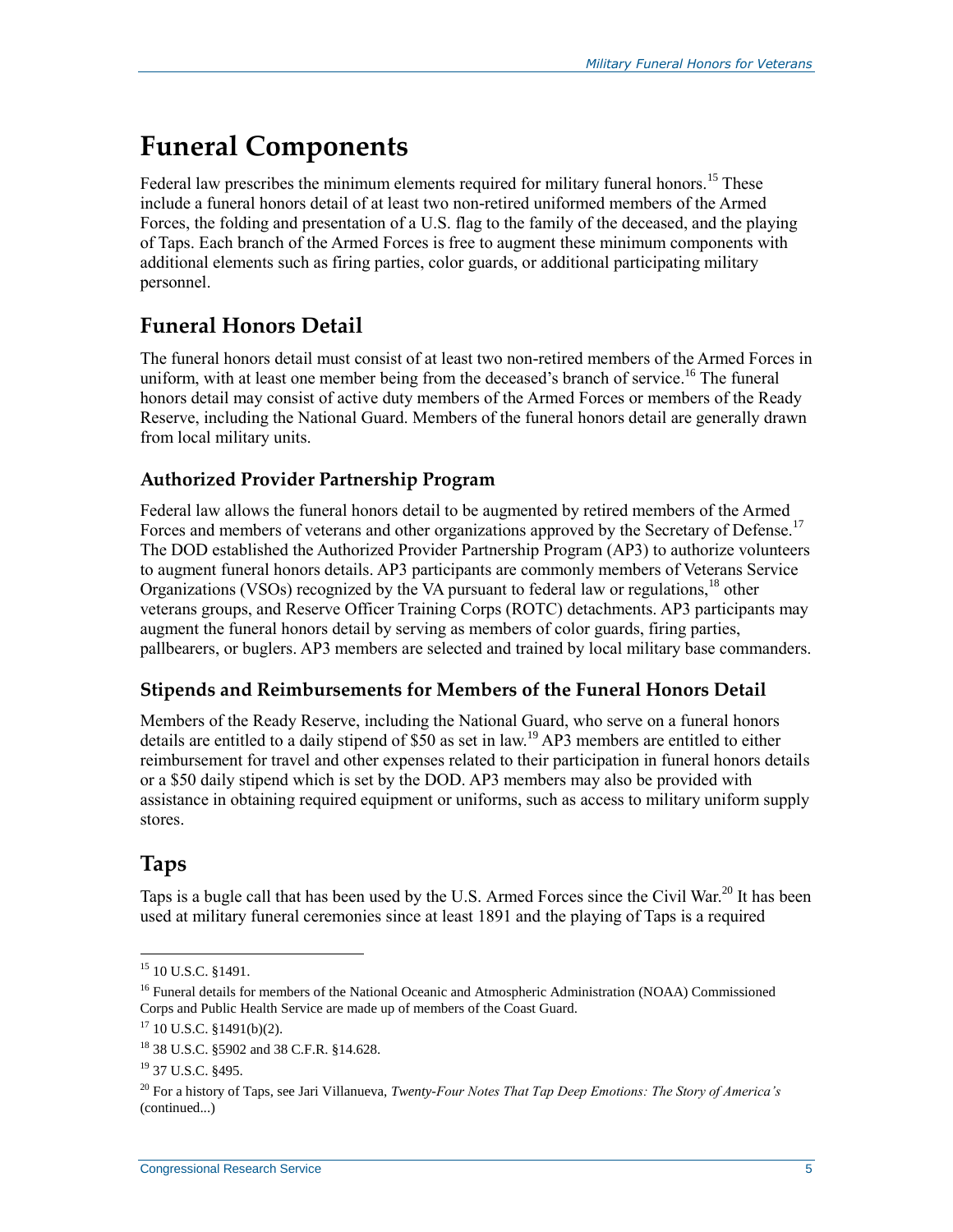component of military funeral honors.<sup>21</sup> Taps may be played by a live bugler from the military or AP3 program, or a recorded version may be played via music player or a ceremonial bugle. A ceremonial bugle has an electronic device in the bell of the bugle that plays a recording of Taps while a member of the funeral honors detail holds the bugle in playing position.

### **Folding and Presentation of the United States Flag**

Persons entitled to military funeral honors are also entitled by law to a U.S. flag, referred to as a burial flag, to be used during their funeral. The burial flag is provided at no cost to the family of the deceased by the VA and is distributed through local VA offices and post offices.<sup>22</sup> Regardless of how many funeral or memorial services are held for the veteran, the law authorizes only one burial flag per veteran.

The flag is commonly draped over the casket of the deceased as follows in accordance with federal law:

When the flag is used to cover a casket, it should be so placed that the union is at the head and over the left shoulder. The flag should not be lowered into the grave or allowed to touch the ground. $^{23}$ 

After the playing of Taps, two members of the funeral honors detail fold the flag into a traditional tri-corned shape with only the union, or blue field, visible.<sup>24</sup> The flag is then presented to the next-of-kin or other family member by an honors detail member in accordance with the following protocol:

- 1. Stand facing the flag recipient and hold the folded flag waist high with the straight edge facing the recipient.
- 2. Lean toward the flag recipient and solemnly present the flag to the recipient.
- 3. Recite the following statement, inserting the appropriate branch of service:

On behalf of the President of the United States, (the United States Army; the United States Marine Corps; the United States Navy; or the United States Air Force), and a grateful nation, please accept this flag as a symbol of our appreciation for your loved one's honorable and faithful service.<sup>25</sup>

If there is no funeral honors detail, a funeral director may present the folded flag to the family.

A number of Internet postings have suggested that the statement accompanying the flag presentation was changed to remove the reference to the President.<sup>26</sup> No such change has been made. Rather, prior to 2012, there was no standard language for the presentation of the burial

 $\overline{a}$ 

http://download.militaryonesource.mil/12038/MOS/Brochures/MFH-FlagPresentationProtocol-Brochure.pdf.

<sup>(...</sup>continued)

*Most Famous Bugle Call* (Baltimore: JV Music, 2001).

 $21$  10 U.S.C. §1491(c).

<sup>&</sup>lt;sup>22</sup> In most cases, a funeral director obtains the flag for the family. However, anyone can apply for a burial flag by submitting VA Form 27-2008, available at http://www.va.gov/vaforms/form\_detail.asp?FormNo=27-2008.

 $23$  4 U.S.C.  $\S7(n)$ .

<sup>24</sup> For details on the folding of the U.S. flag, see DOD, *Flag Presentation Protocol*, Brochure,

<sup>25</sup> DOD, Flag Presentation Protocol, Brochure and Department of Defense, *Military Funeral Protocol: Flag Presentation and Flag Folding*, https://www.dmdc.osd.mil/mfh/getLinks.do?tab=Flag.

<sup>&</sup>lt;sup>26</sup> For additional information on these postings, see the website Snopes.com at http://www.snopes.com/politics/military/ funeral.asp.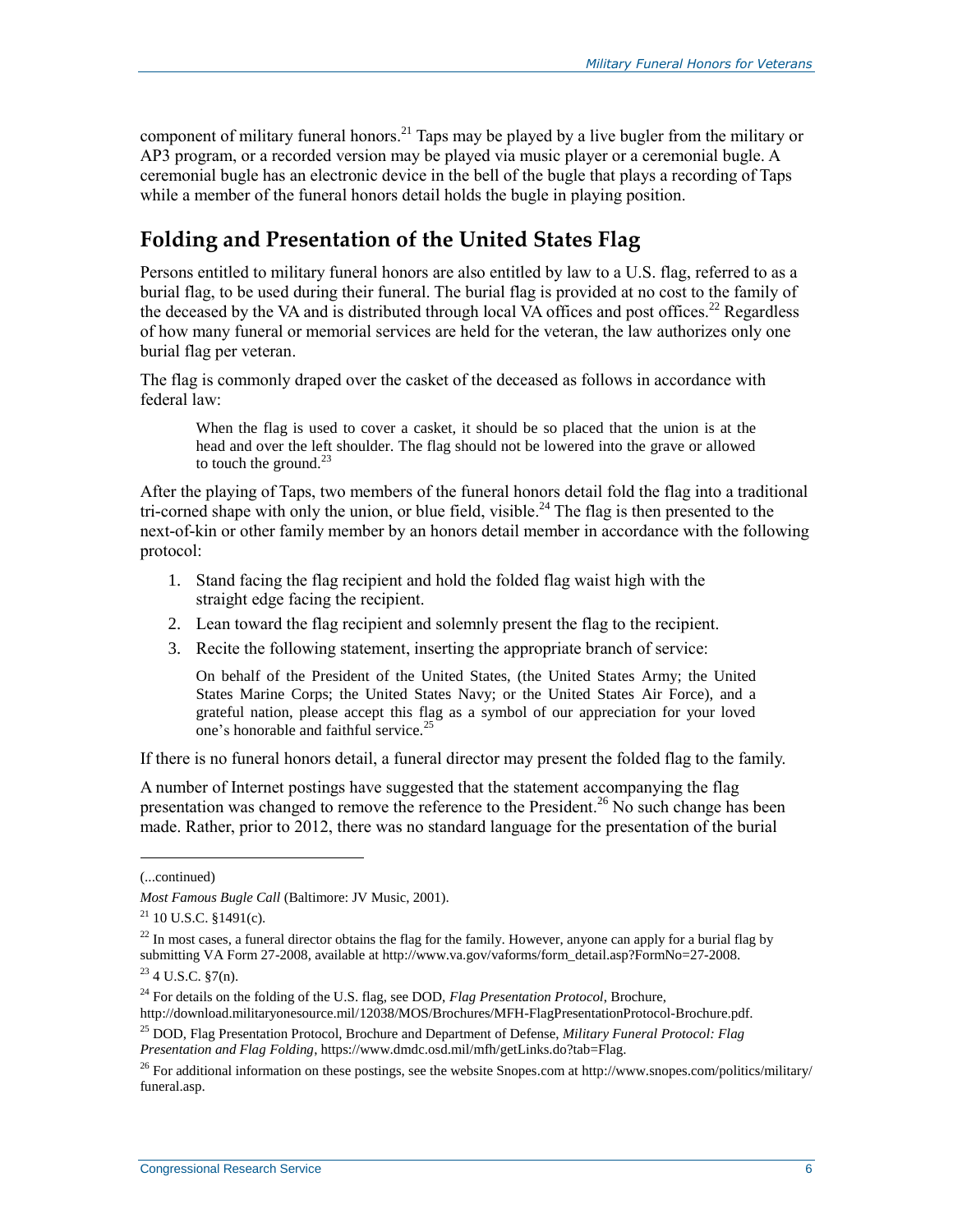flag. However, effective August 17, 2012, the DOD standardized the flag presentation statement to its current form and invited the Coast Guard to use the same statement for its veterans.<sup>27</sup>

## **Military Funeral Honors at Arlington National Cemetery**

The eligibility requirements for interment or inurnment at Arlington National Cemetery, which is administered by the Department of the Army and not the VA, differ from, and are generally more stringent than, the requirements for eligibility at VA national cemeteries and general eligibility for military funeral honors. There are different eligibility requirements for ground burial and inurnment in the Columbarium and Niche Wall at Arlington National Cemetery.<sup>28</sup> Once eligibility for ground burial or inurnment at Arlington National Cemetery is determined, honors are afforded according to rank and provided by the veteran's branch of service.

Pursuant to legislation enacted on May 20, 2016 (P.L. 114-158), civilians determined by law or the Secretary of Defense under the GI Bill Improvement Act of 1977 (P.L. 95-202) to have performed active duty military service and been granted veterans status, such as Women's Air Force Service Pilots, are eligible for inurnment in the Columbarium or Niche Wall at Arlington Cemetery but not ground burial.<sup>29</sup>

### **Enlisted Personnel**

Enlisted personnel at pay grades E-8 or below are entitled to Standard Military Honors, which consist of

- a casket team of body bearers,
- a firing party, and
- a bugler.

 $\overline{a}$ 

#### **Senior Enlisted Personnel, Warrant Officers, and Commissioned Officers**

Senior enlisted personnel at pay grade E-9, warrant officers, and commissioned officers entitled to Full Military Honors, which include Standard Military Honors and

- an escort platoon with size determined by rank;
- a military band; and
- the use of the caisson, if available.

<sup>27</sup> DOD, *Military Funeral Protocol: Flag Presentation and Flag Folding*, at https://www.dmdc.osd.mil/mfh/ getLinks.do?tab=Flag.

 $^{28}$  Eligibility requirements for burial are at 32 C.F.R. §553.15. Eligibility requirements for inurnment in the Columbarium or Niche Wall are at 32 C.F.R. §553.15a.

 $^{29}$  For information on civilian groups granted veterans status pursuant to P.L. 95-202, see the section titled "Consideration of Civilian Groups for Veteran Status" in CRS Report R42324, *Who Is a "Veteran"?—Basic Eligibility* 

*for Veterans' Benefits*. The list of civilian groups granted veterans status is at 3 C.F.R §3.7.